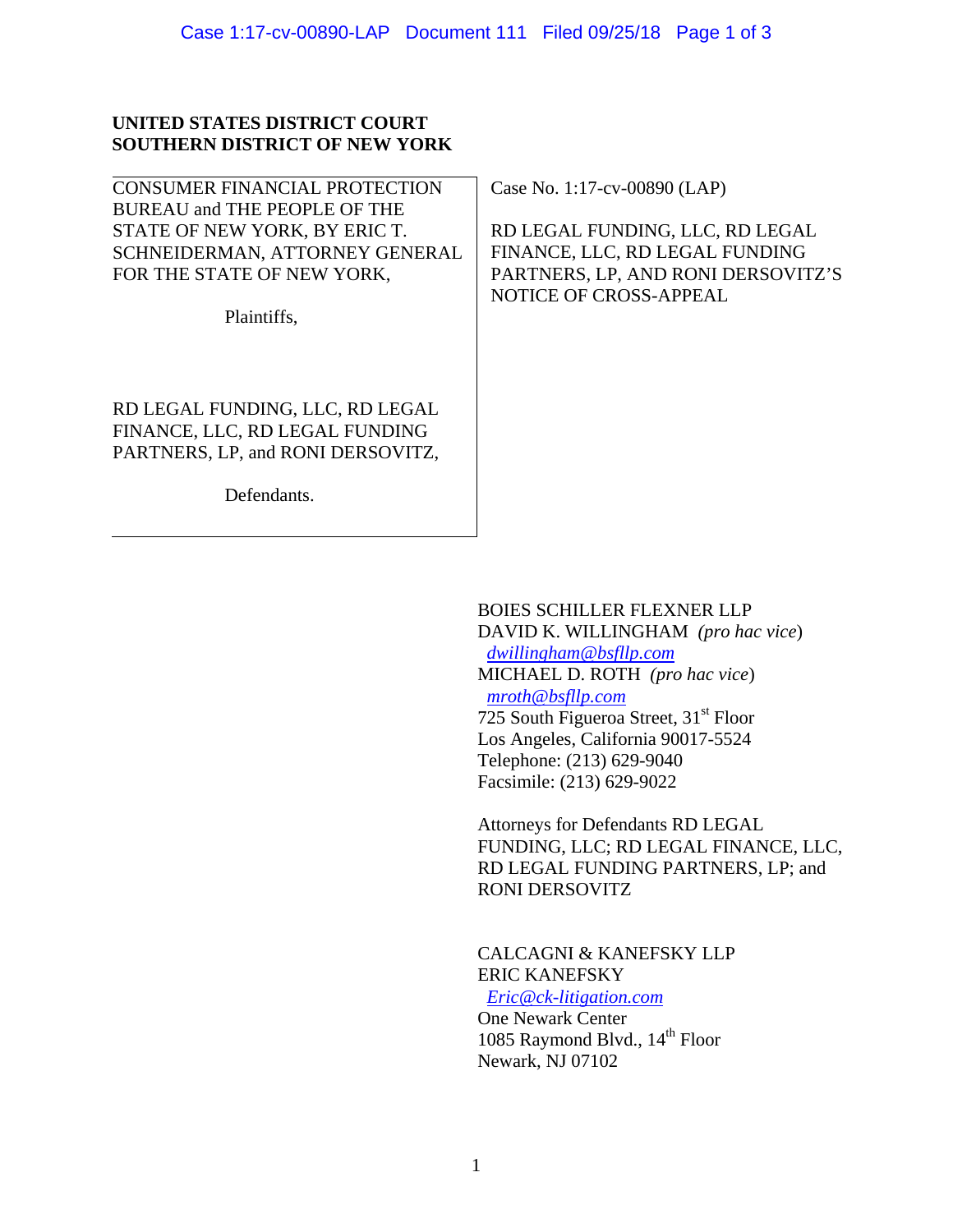## Case 1:17-cv-00890-LAP Document 111 Filed 09/25/18 Page 2 of 3

 Notice is hereby given that Defendants RD LEGAL FUNDING, LLC, RD LEGAL FINANCE, LLC, RD LEGAL FUNDING PARTNERS, LP, and RONI DERSOVITZ, hereby cross-appeal to the United States Court of Appeals for the Second Circuit from this Court's June 21, 2018 Order (ECF No. 80), as amended by the September 12, 2018 Order (ECF No. 105) and the September 18, 2018 Order (ECF No. 109), finding in part that Plaintiffs had stated a claim against Defendants; and this Court's September 12, 2018 Judgment (ECF No. 106) as amended by the September 19, 2018 Amended Judgment (ECF No. 110).

Dated this 25th day of September, 2018.

By: /s/ Michael D. Roth

BOIES SCHILLER FLEXNER LLP DAVID K. WILLINGHAM *(pro hac vice*) *dwillingham@bsfllp.com* MICHAEL D. ROTH *(pro hac vice*) *mroth@bsfllp.com* JEFFREY M. HAMMER *(pro hac vice*) *hammer@bsfllp.com* 725 South Figueroa Street,  $31<sup>st</sup>$  Floor Los Angeles, California 90017-5524 Telephone: (213) 629-9040 Facsimile: (213) 629-9022

ERIC KANEFSKY  *Eric@ck-litigation.com* CALCAGNI & KANEFSKY LLP One Newark Center 1085 Raymond Blvd., 14<sup>th</sup> Floor Newark, NJ 07102

Attorneys for Defendants RD LEGAL FUNDING, LLC; RD LEGAL FINANCE, LLC, RD LEGAL FUNDING PARTNERS, LP; and RONI DERSOVITZ